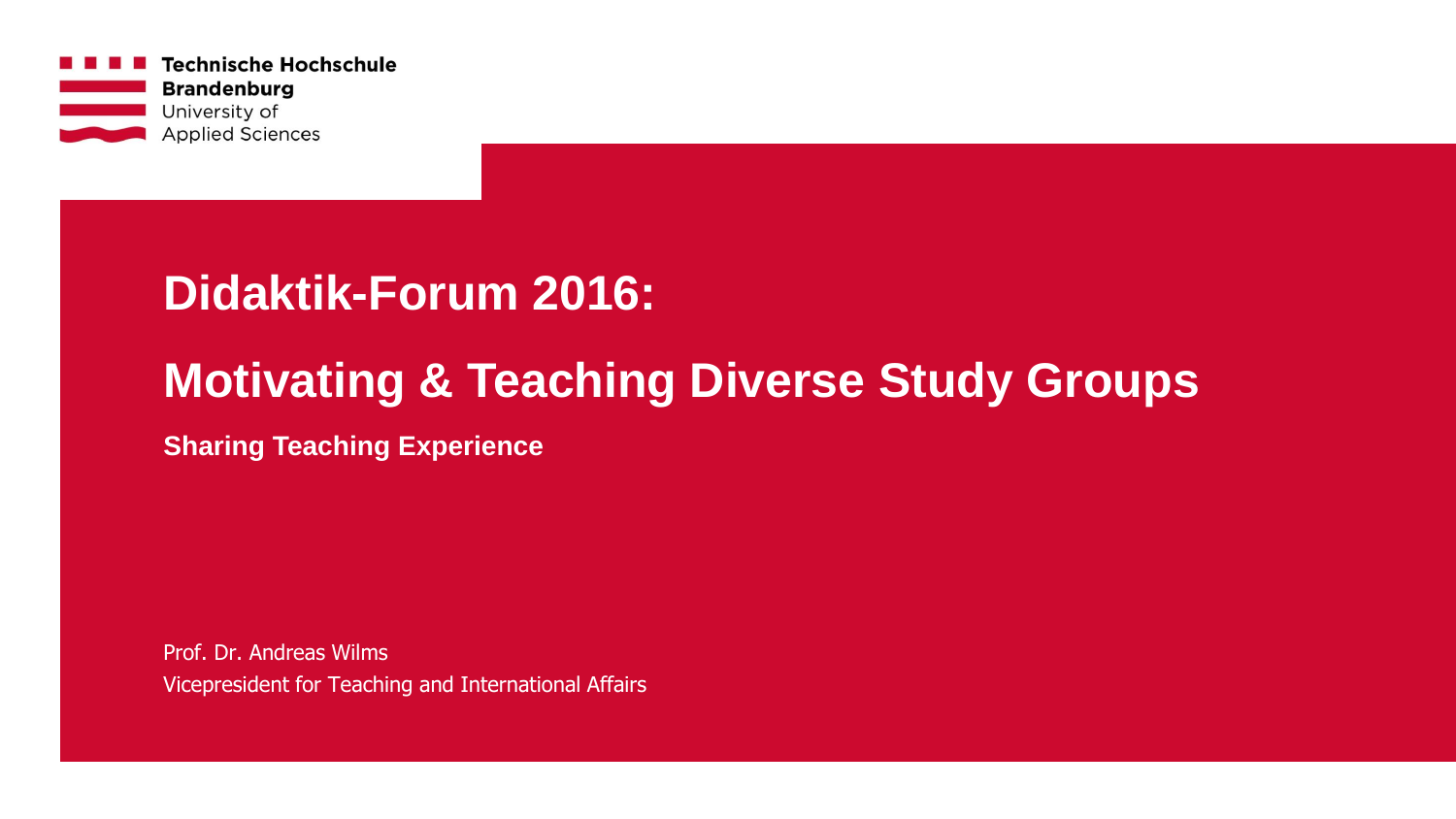

### **Prof. Dr. Andreas Wilms**

### **Vice President for Teaching and International Affairs**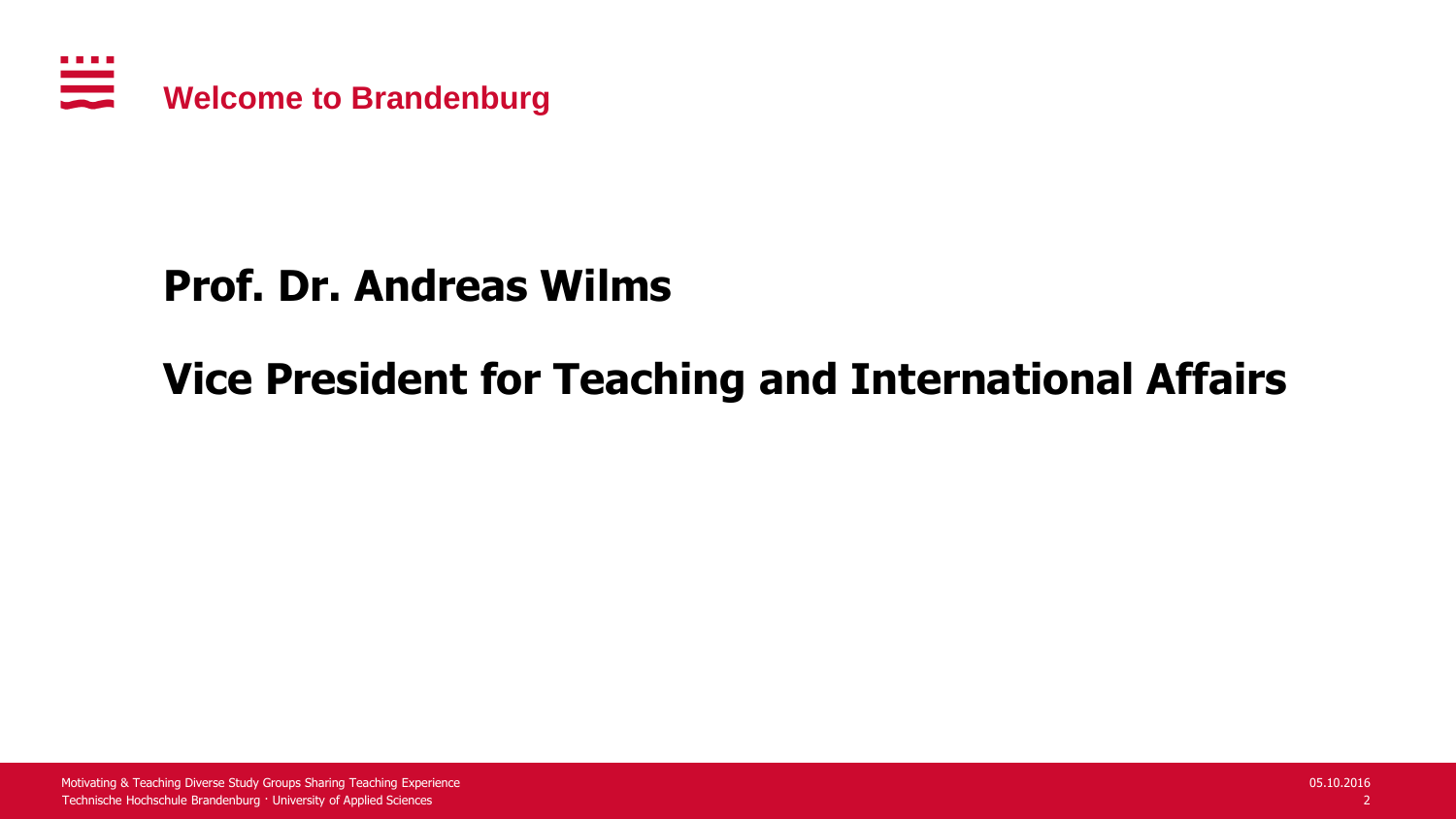#### <u>anana</u><br>Manazarta **Brandenburg University of Applied Sciences (THB)**

- founded in 1992
- three departments
	- Economics
	- Informatics & Media
	- Engineering



- students (winter term 2015/16):
- 

| • students (winter term 2015/16): | 2614 |                                            |
|-----------------------------------|------|--------------------------------------------|
| $\cdot$ staff                     | 67   | professors                                 |
|                                   | 175  | research associates & administrative staff |

- study programmes
	- 11 Bachelor programmes, 9 Master programmes
	- 7 dual curriculums, 2 part-time programmes, 2 online programmes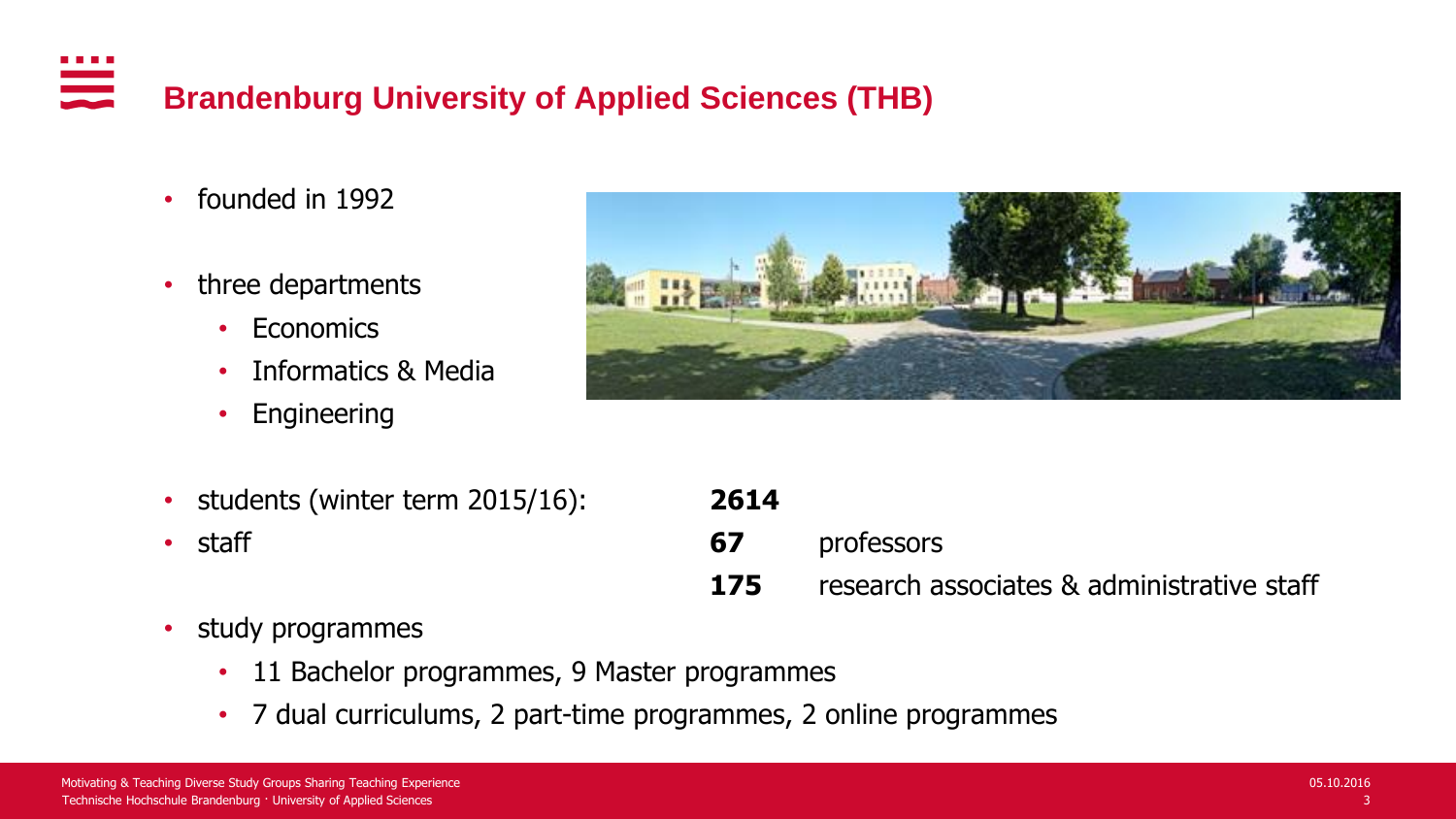. . . . <u>anasa</u><br>Barat *Diversity in Teaching and Learning* **at THB**

> host and sponsor of the conference: **Project Diversity in Teaching and Learning**  2011-2016, 2016-2020

project leader: Prof. Dr. Andreas Wilms funded by: Federal Ministry of Education and Research Quality Pact for Teaching

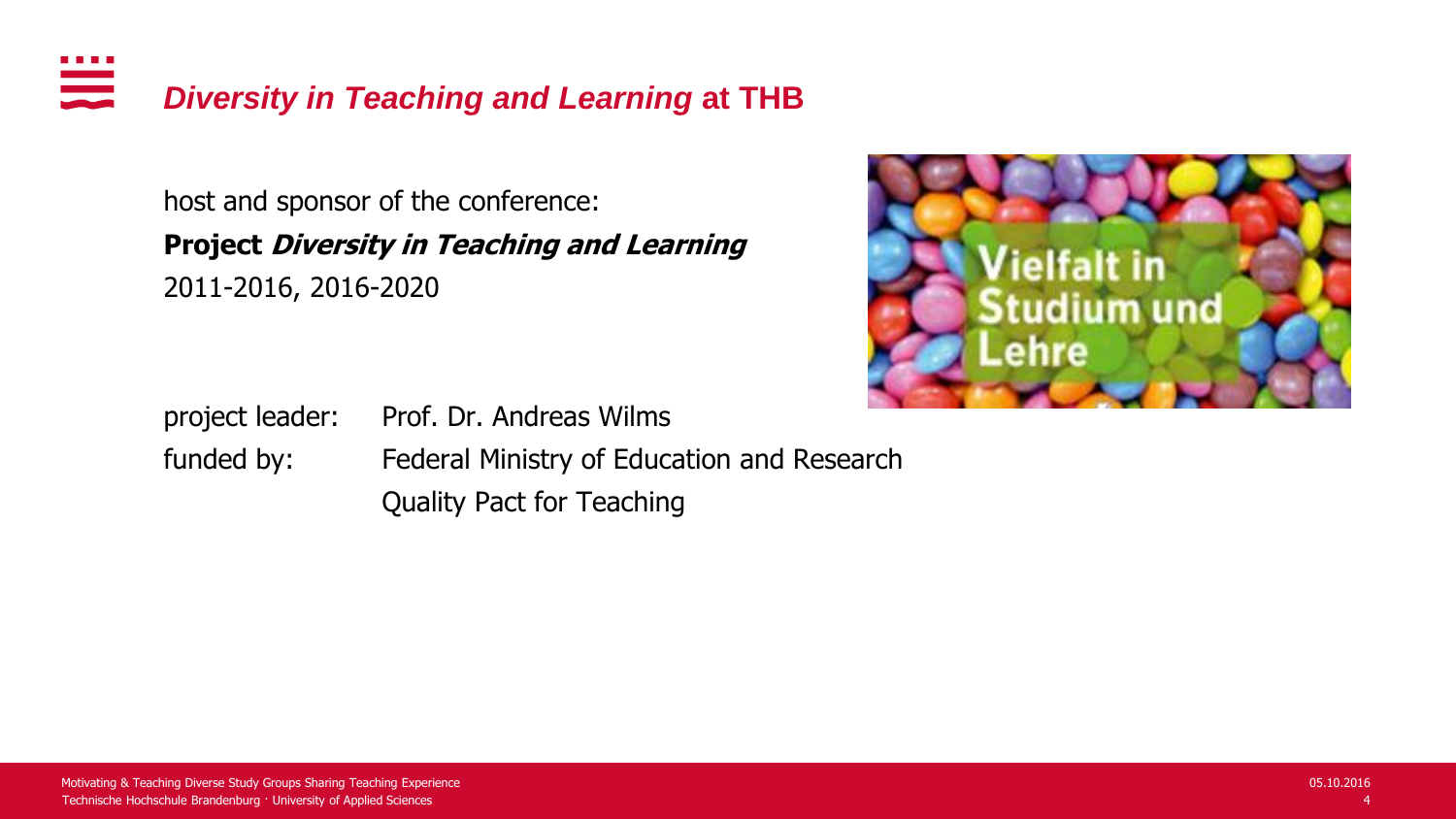### ana any indrindra dia 1919.<br>Ny faritr'ora dia GMT+1. **Diversity at THB – some statistical data**



students in total: 2614

- 32.3% women
- 12.3% foreign students from 67 countries
- aged from  $17 61$
- 14% enrolled in part-time degrees (extra occupational)
- 5.5% vocationally qualified

(higher education entrance qualification without "Abitur")

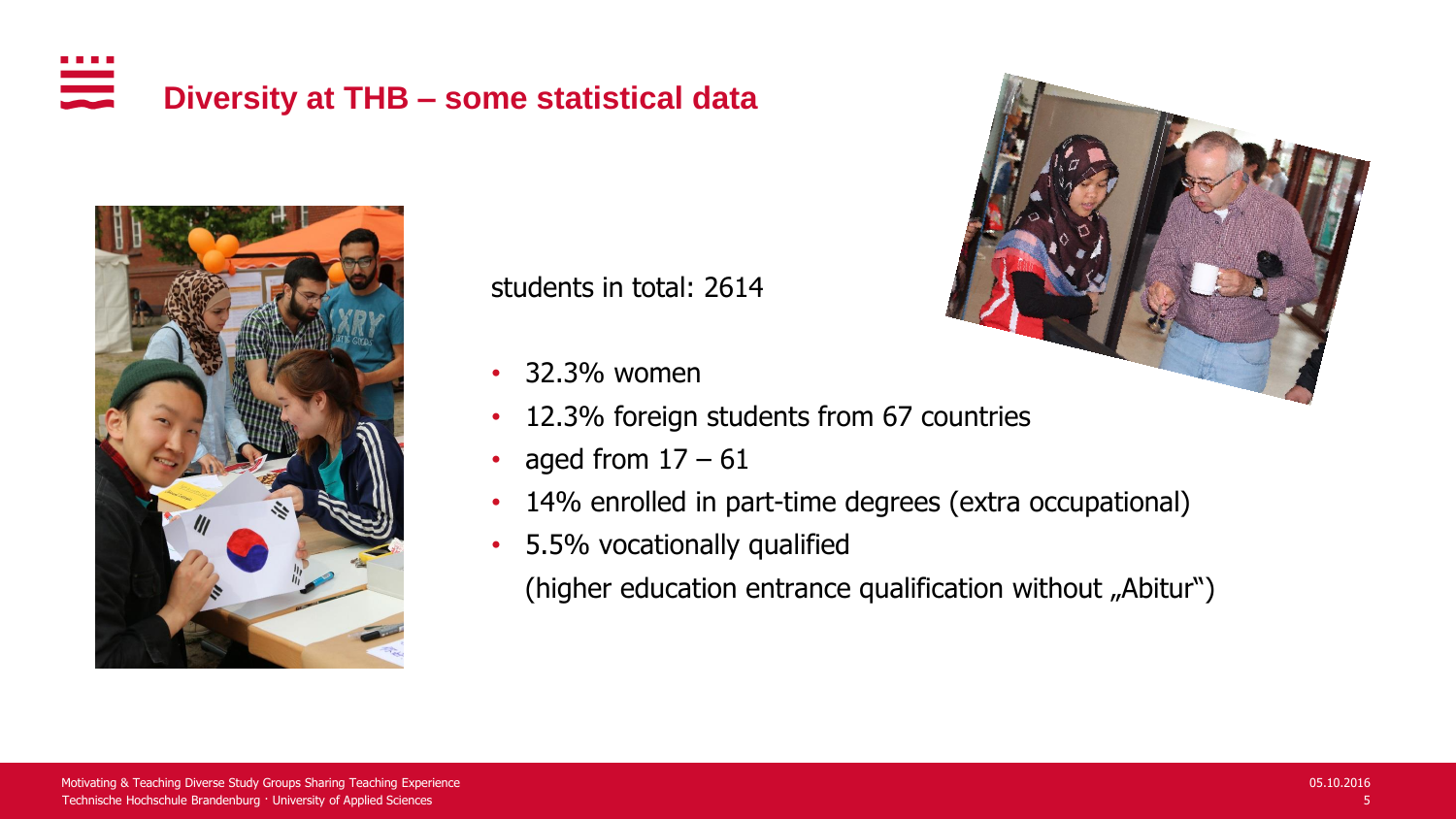

Successful graduation depends on the ability to motivate and regulate ones learning:



from: HIS-HF 2010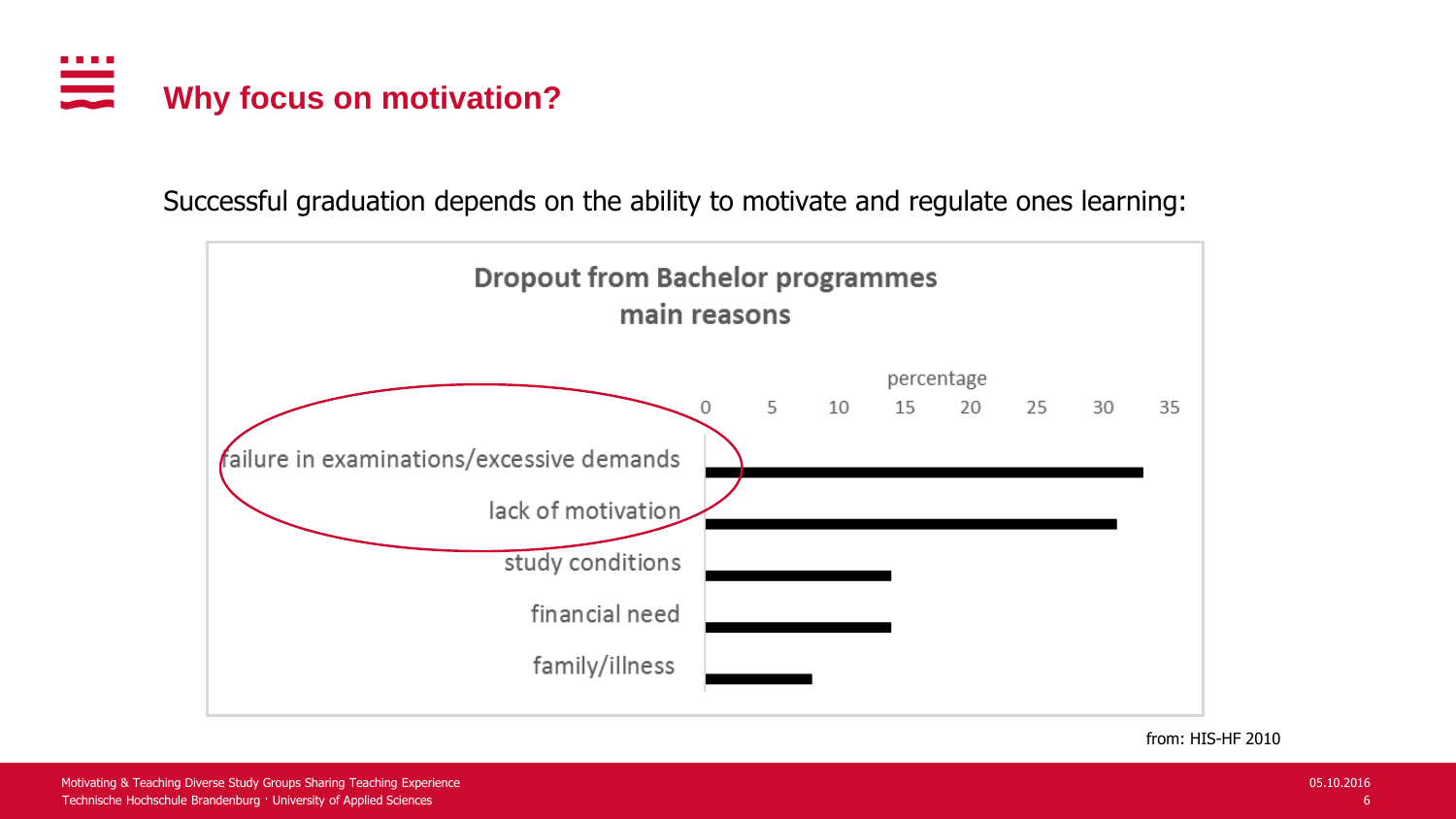

## We know nothing about motivation. All we can do is write books about it.

Peter Drucker

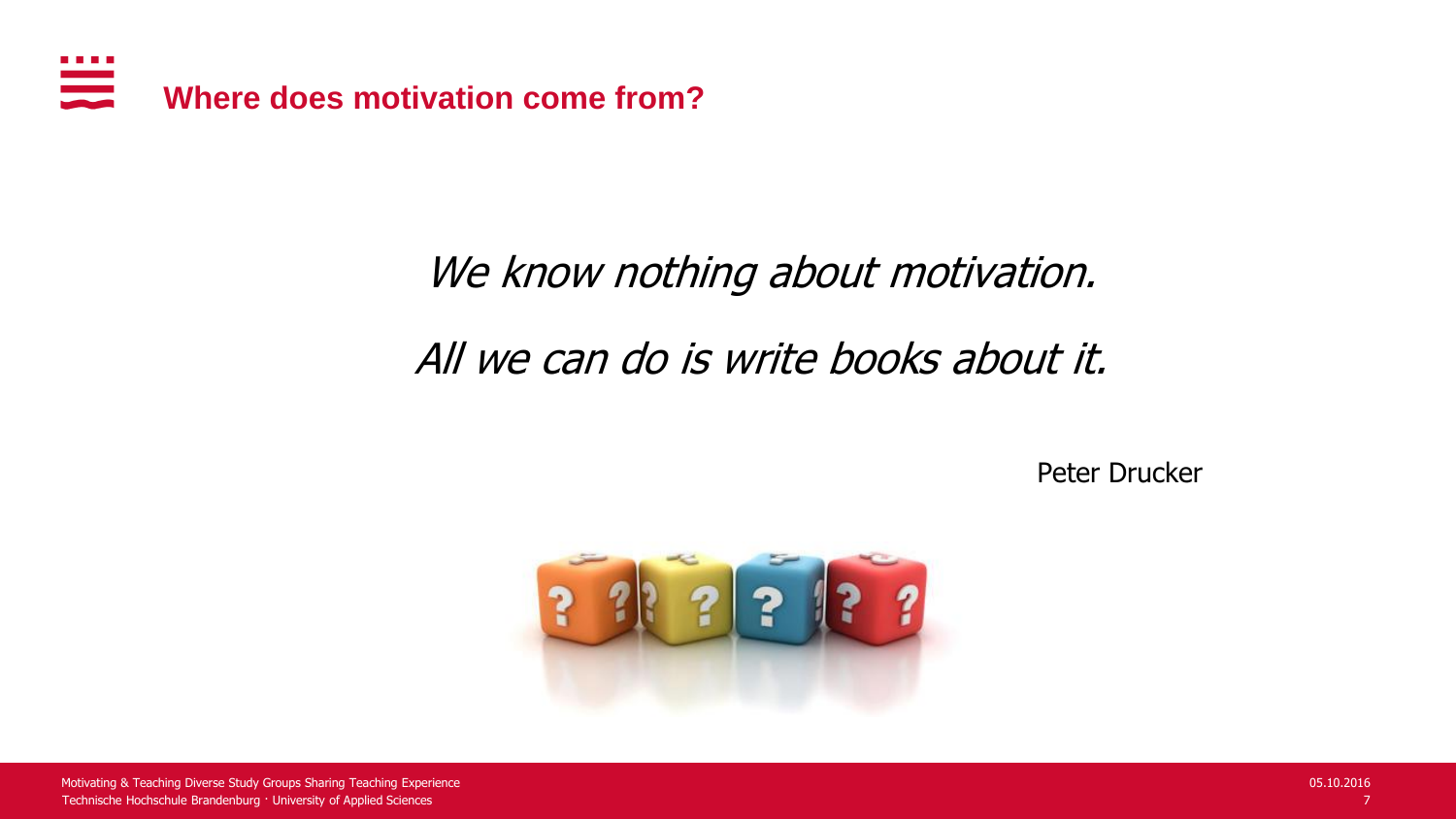#### **Where does motivation come from?**

Motivation  $-$  a few propositions:

- is determined by the extant to which students experience effectancy, autonomy and affiliation (cf. Ryan & Deci 2000)
- can be enhanced by creating a master-oriented learning environment (cf. Covington 2007 et al.)



• does not have to be an unchangeable trait of the learner, but can be influenced by the instructor (cf. Zusho 2007)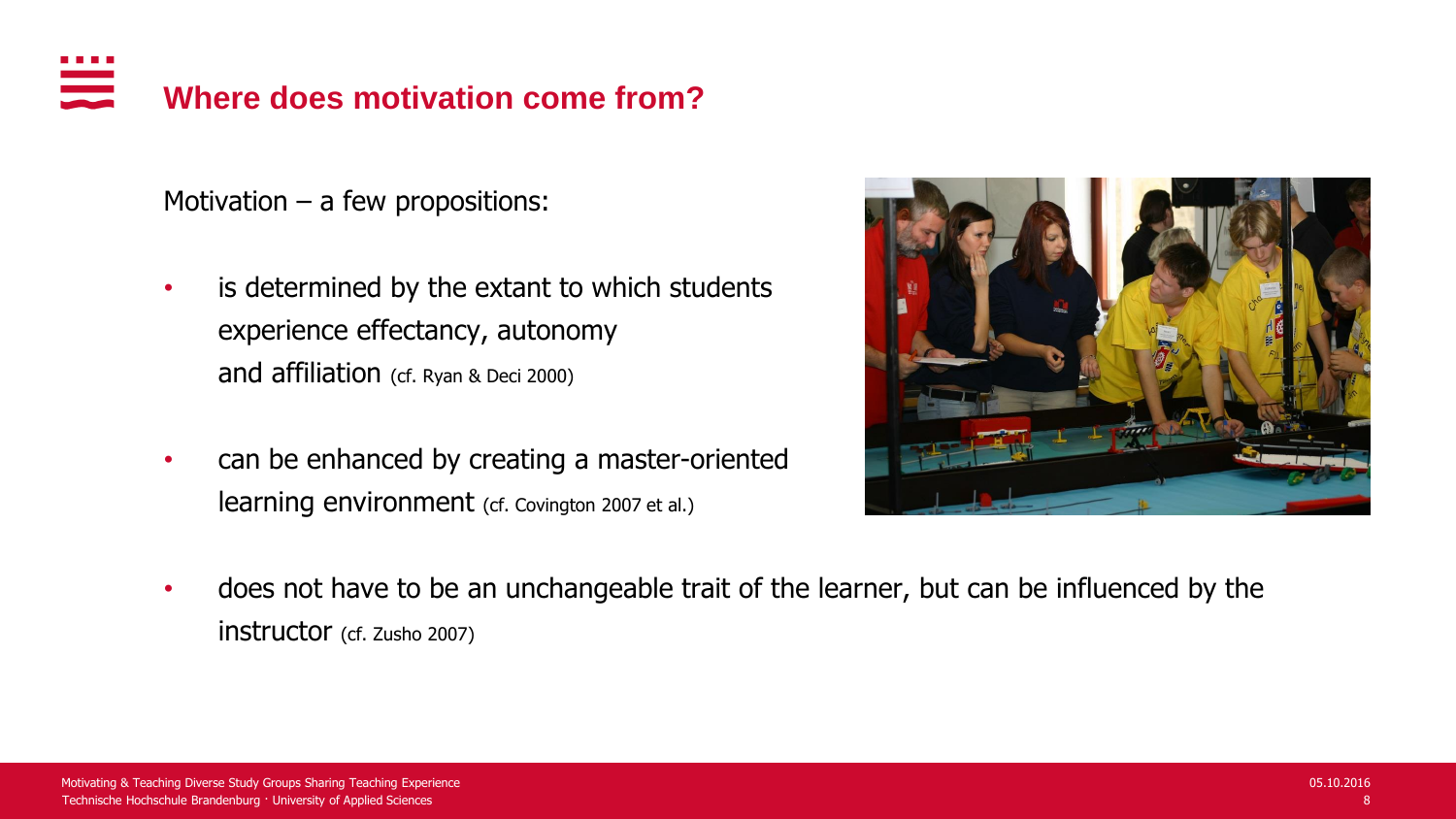#### . . . . <u>ana</u> **Motivating and Teaching Diverse Study Groups**

#### **Key question**

Which teaching methods have proven successful to foster student commitment, motivation and course achievement?

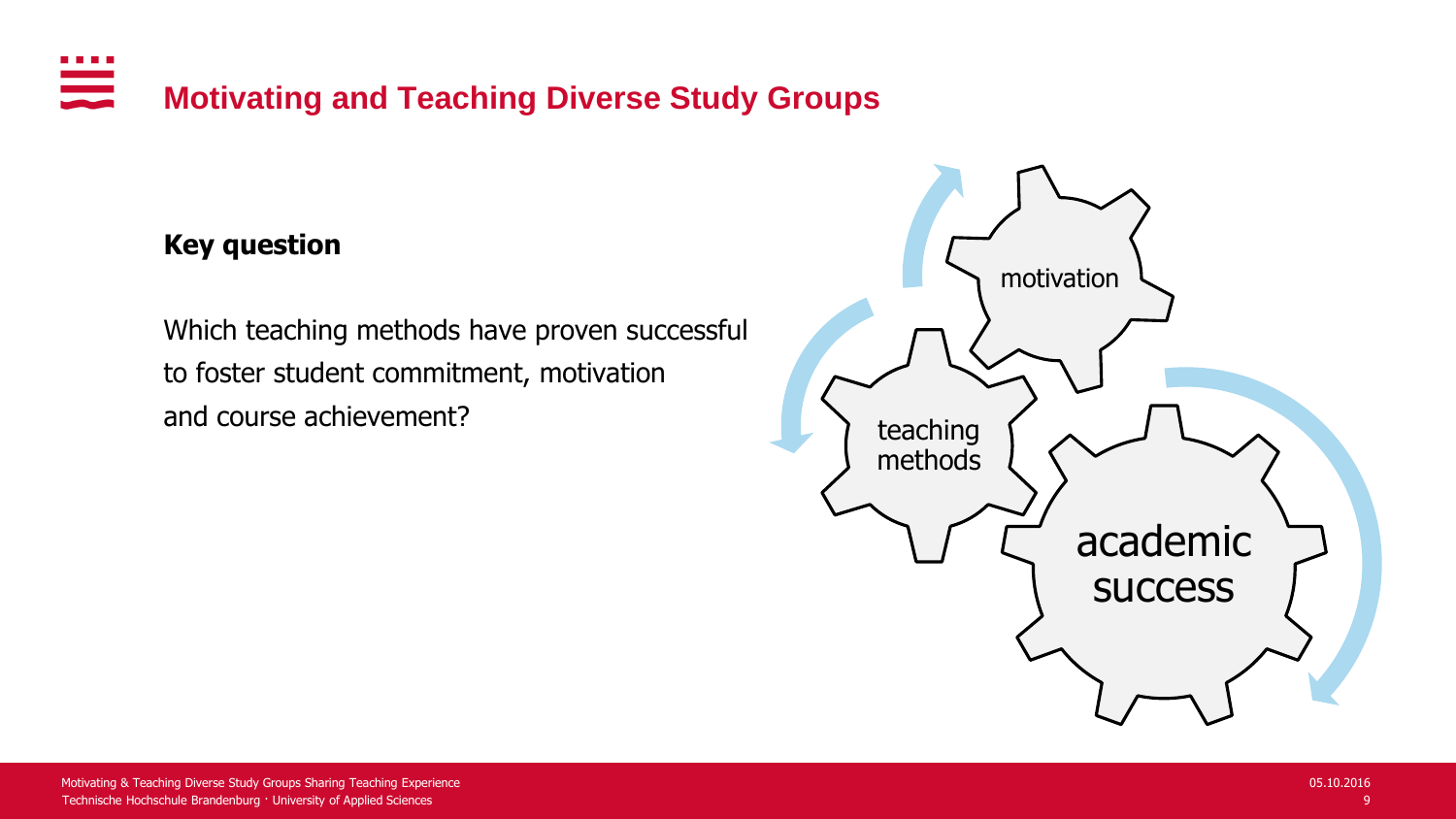# **Teaching and Motivating Diverse Study Groups – the programme**

- peer-to-peer discussions amongst lectures from Aalborg, Groningen, Katowice and Brandenburg
- keynotes:

Bettina Dahl Søndergaard, PhD

The Principles and Practices of Problem Based Learning at Aalborg University

Dr. Florian Zaussinger

A Best Practice Concept for Heterogenous Technical Student Classes

• hands-on sessions with examples covering project-based formates, blended learning, practiceoriented settings and many more…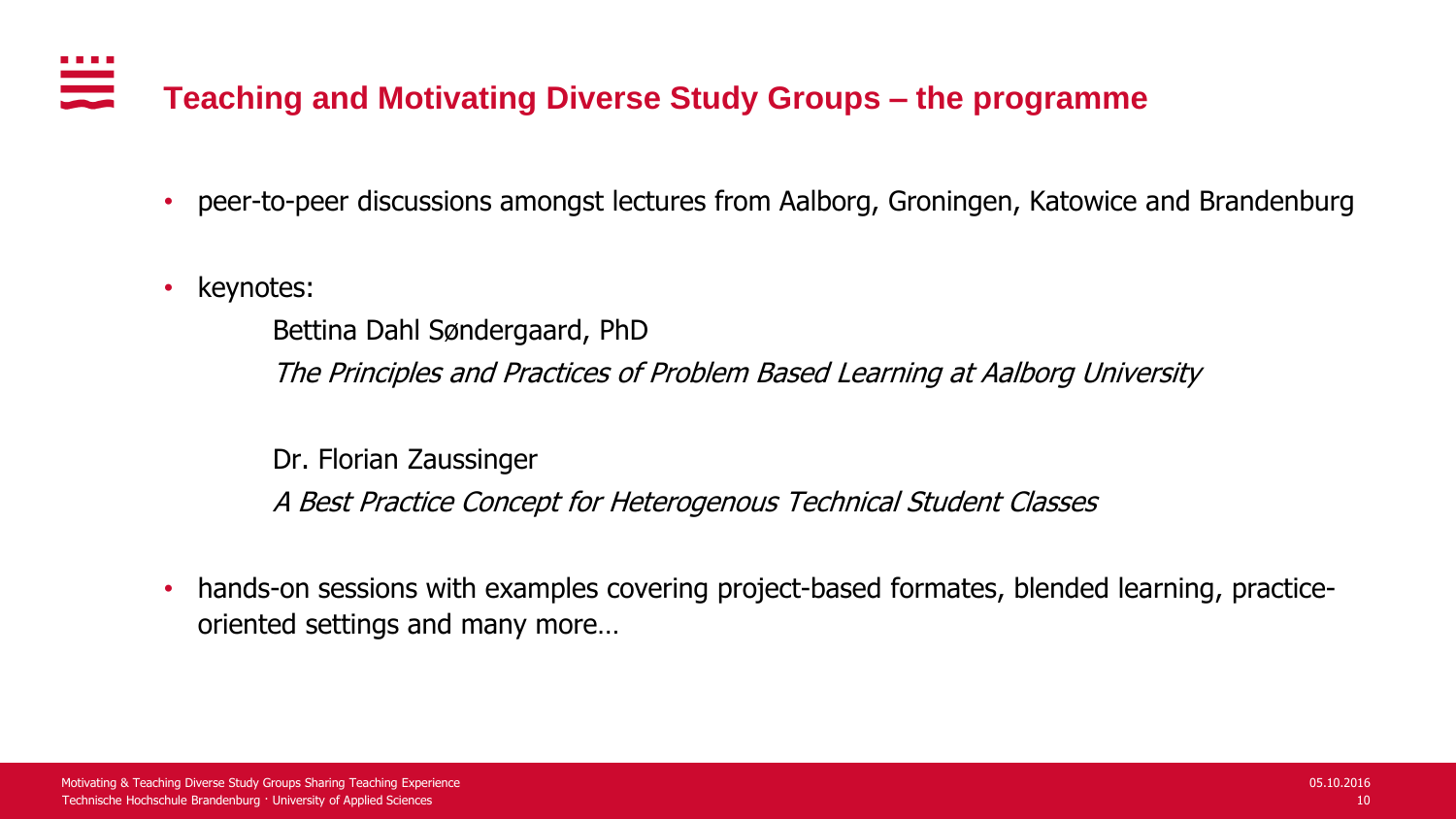

| <b>When</b>                  | <b>What</b>                                                                               | <b>Who</b>                    |
|------------------------------|-------------------------------------------------------------------------------------------|-------------------------------|
| 13:15                        | <b>Opening Adress</b>                                                                     | Prof. Dr. Andreas Wilms       |
| 13:30                        | Keynote<br>The Principles and Practices of Problem<br>Based Learning at Aarhus University | Bettina Dahl Søndergaard, PhD |
| 14:30<br><b>Coffee Break</b> |                                                                                           |                               |
| 15:00                        | Hands-on Experience I                                                                     | Christian Tollestrup, PhD     |
|                              |                                                                                           | Prof. Dr. Vera Meister        |
|                              |                                                                                           | Prof. Dr. Martin Kraska       |
| 17:30                        | Summary of the Day and Outlook                                                            | Prof. Dr. Andreas Wilms       |
| 18:00<br>End of First Day    |                                                                                           |                               |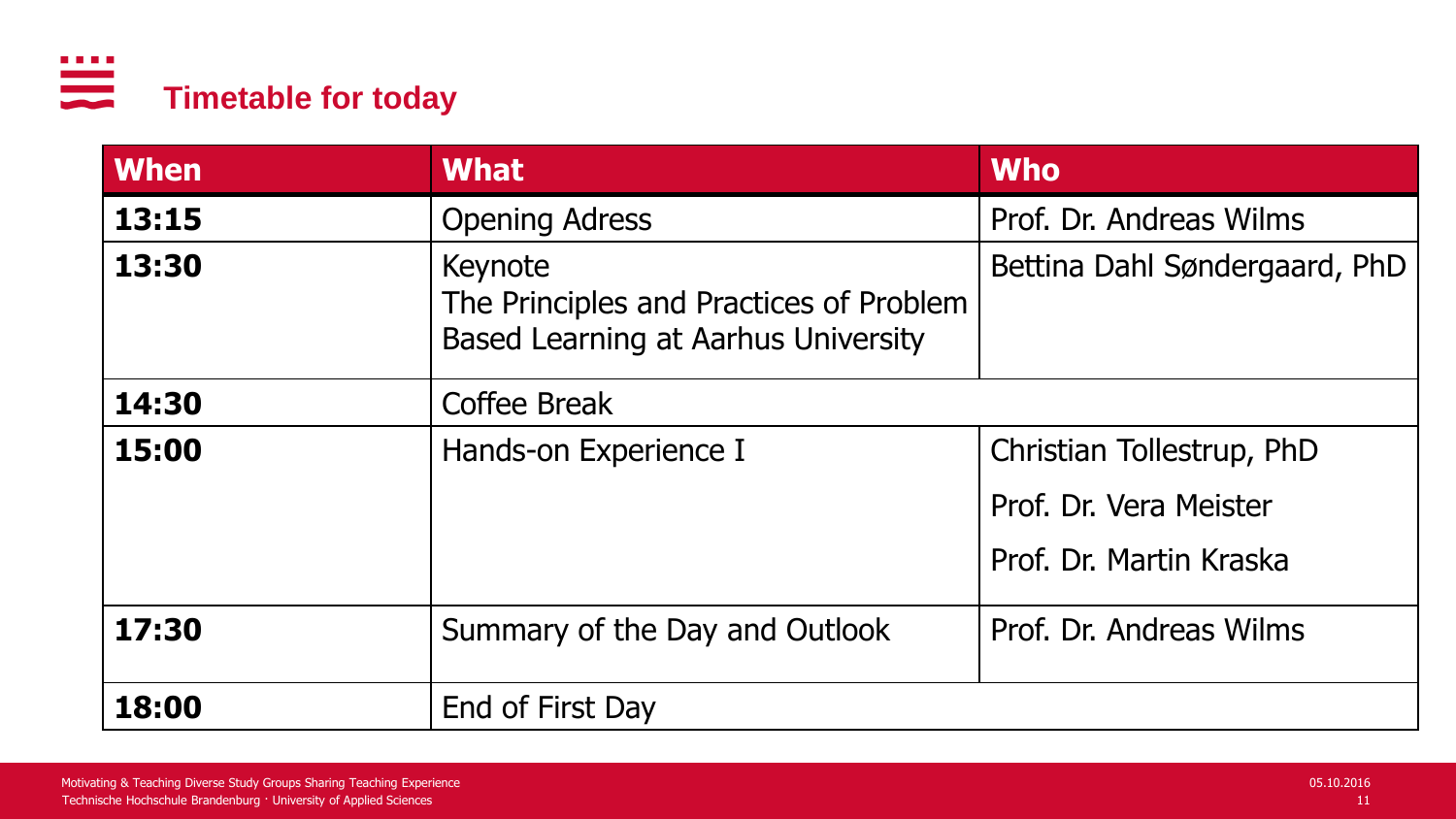

| <b>When</b> | <b>What</b>                                                                                 | <b>Who</b>                                                             |
|-------------|---------------------------------------------------------------------------------------------|------------------------------------------------------------------------|
| 10:00       | <b>Welcome Note</b>                                                                         | Prof. Dr. Andreas Wilms                                                |
| 10:15       | Keynote<br>A Best Practice-Concept for<br>Heterogeneous Technical Student<br><b>Classes</b> | Dr. Florian Zaussinger                                                 |
| 11:15       | Coffee Break                                                                                |                                                                        |
| 11:30       | Hands-on Experience II                                                                      | Tina J. Klok                                                           |
| 12:15       | <b>Lunch Break</b>                                                                          | Prof. Dr. Andreas Wilms                                                |
| 13:30       | Hands-on Experience II (cont'd.)                                                            | Prof. Dr. hab. Wojciech<br><b>Dyduch</b><br>Prof. Dr. Michael Syrjakow |
| 15:15       | Summary, Outlook and Close-up                                                               | Prof. Dr. Andreas Wilms                                                |